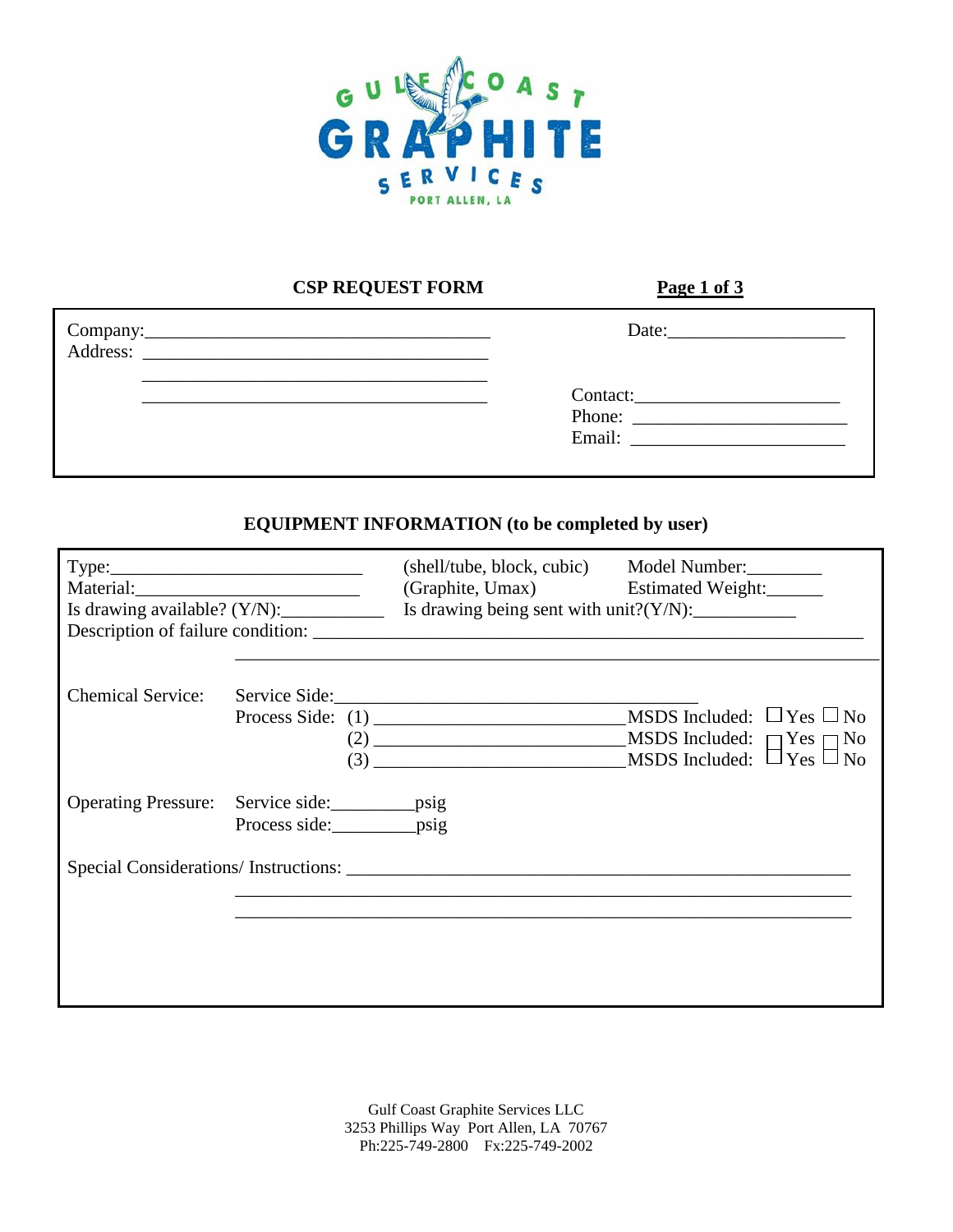

**Page 2 of 3**

## **CLEANING INSTRUCTIONS**

**Employee safety and the strict adherence to OSHA, EPA and other safety and pure air regulations and restrictions are primary concerns to Gulf Coast Graphite Services. To repair equipment in a safe and expedient manner, it is mandatory that the equipment be returned in a thoroughly cleaned condition.**

#### **Failure to comply may cause delays in processing the equipment or possible rejection of the equipment, with return of it to the customer at his expense.**

The following procedures are to be carried out, sequentially if possible, prior to shipping the equipment to Gulf Coast Graphite Services.

- A. Remove all external insulation. Special care must be taken in order that no asbestos is attached to the unit.
- B. Clean the equipment exterior and interior thoroughly to neutralize all exposed surfaces.
	- a. If practical, ph readings should be taken at a representative area for each exposed surface to verify a neutrally acidic surface.
	- b. All exposed surfaces must be free of residue or other contaminates which may be toxic, flammable, explosive or irritating at any temperature from ambient up to and including welding temperature.
	- c. Care should be taken to remove all tube plugs or other devices that could be potential fluid hold up areas. If this is not practical, then a note should be made to GCGS of the potential hold up area:  $\Box$

\_\_\_\_\_\_\_\_\_\_\_\_\_\_\_\_\_\_\_\_\_\_\_\_\_\_\_\_\_\_\_\_\_\_\_\_\_\_\_\_\_\_\_\_\_\_\_\_\_\_\_\_\_\_\_\_\_\_\_\_\_\_\_\_\_\_\_\_\_\_\_ .

C. Flush service and process side of unit thoroughly with water or a non-harmful solvent.

# **Confirmation of Compliance**

**I, the undersigned as a representative of \_\_\_\_\_\_\_\_\_\_\_\_\_\_\_\_\_\_\_\_\_\_\_\_\_\_\_ , witness that the above procedures have been followed and completed to the best of our ability and have not knowingly taken exception to any of the stated requirements without notification and approval from Gulf Coast Graphite Services.**

**\_\_\_\_\_\_\_\_\_\_\_\_\_\_\_\_\_\_\_\_\_\_\_\_\_\_\_\_\_\_\_\_\_\_\_\_ \_\_\_\_\_\_\_\_\_\_\_\_\_\_\_\_\_\_\_\_\_**

**Signature** Date **Date** 

Gulf Coast Graphite Services LLC 3253 Phillips Way Port Allen, LA 70767 Ph:225-749-2800 Fx:225-749-2002